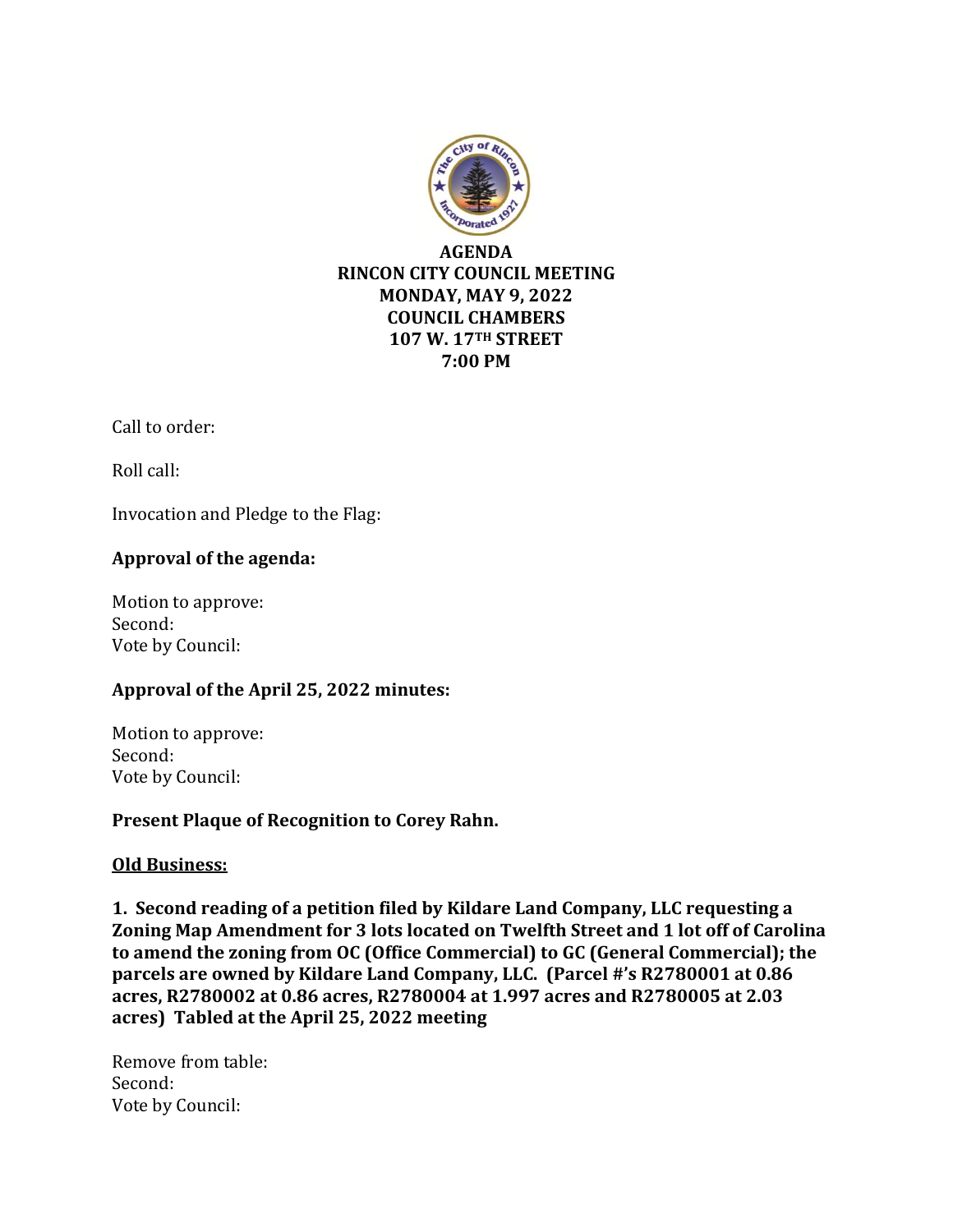Motion to approve: Second: Vote by Council:

#### **New Business:**

## **1. Ready 2 Connect Inc. request approval of a Special Events Permit to host the 10th Annual Back 2 School Blowout Drive Thru Event.**

Motion to approve: Second: Vote by Council:

#### **2. Brittany Sims request approval to appear before Council.**

Motion to approve: Second: Vote by Council:

#### **3. Request approval of Budget Amendment BA 2022-01 to amend the Fiscal Year 2022 Budget.**

Motion to approve: Second: Vote by Council:

## **4. Request approval for MR Systems to begin upgrades on the Towne Park East SCADA System in the amount of \$21,977.00. LI #320.4325.541401**

Motion to approve: Second: Vote by Council:

## **5. Request approval of a Maintenance Agreement with Hach for Analyzers in the amount of \$22,306.77. LI #505.4440.521200**

Motion to approve: Second: Vote by Council:

#### **6. Request approval to award the bid for the 2022 Rincon LMIG Project: East 6th Street to Sikes Brothers, Inc in the amount of \$247,615.85**

Motion to approve: Second: Vote by Council: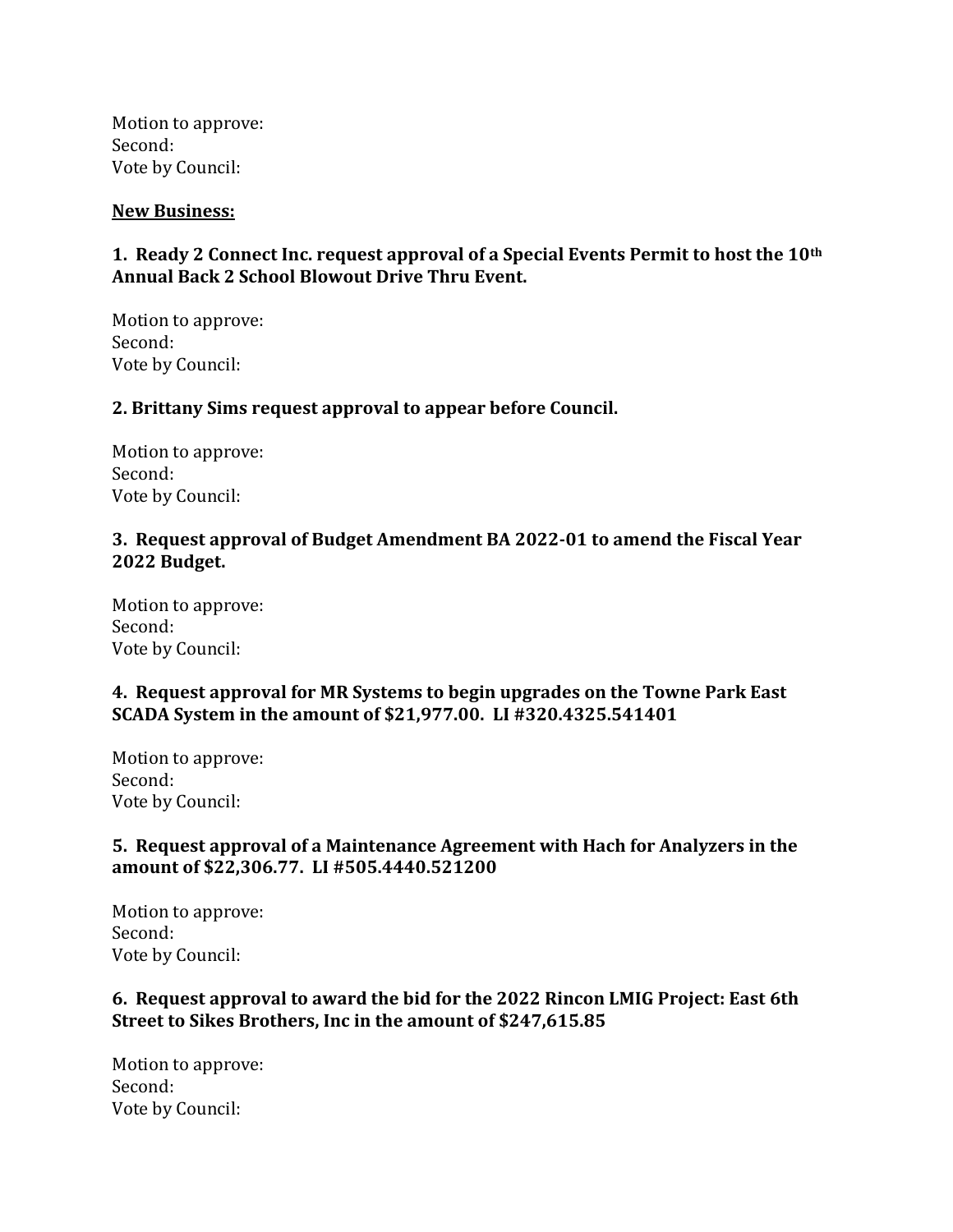## **7. Request approval to award the bid for (15) Scott AV 3000 HT SCBA Masks to Municipal Emergency Services in the amount of \$5,100.00.**

Motion to approve: Second: Vote by Council:

## **8. Request approval to award the bid for (20) Dual Rated Rescue Coats to NAFECO in the amount of \$10,565.00.**

Motion to approve: Second: Vote by Council:

# **9. Request approval to award the bid for (5) Sets of Structural Coat and Pants to NAFECO in the amount of \$16,858.15.**

Motion to approve: Second: Vote by Council:

## **10. Presentation on 2022 Capital Projects.**

## **11. Administrative Reports:**

(b) City Engineer (h) Wastewater (c) Chief of Police (i) Finance (d) Fire Department (j) Lost Plantation (e) Building/Zoning Dept. (k) Mayor and Council (f) Recreation Dept.

(a) City Manager (g) Water/Sewer/Public Works

## **12. Executive session to discuss personnel, pending litigation, attorney client privilege, and real estate.**

Motion: Second: Vote by Council:

Motion to return to meeting: Second: Vote by Council: